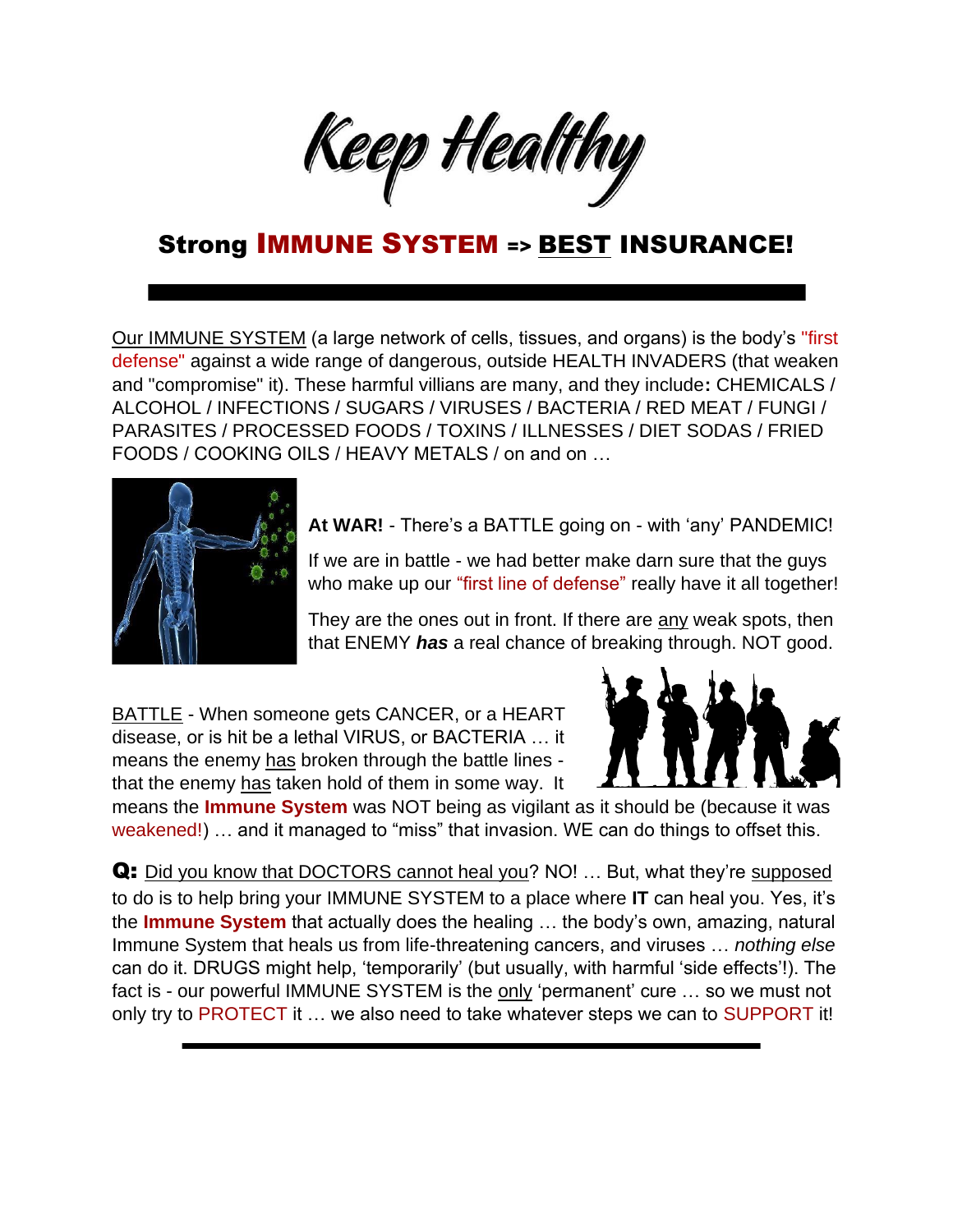

**H-O-W?** - Ideally, it should be a "multi-pronged" approach, to include those major areas shown in the image to the left as 'well' as AVOIDANCE of [Toxic Chemicals](https://www.keepandshare.com/doc20/23043/danger-converted-pdf-551k?da=y) / Flu Bugs, etc!

However, the KEY answer lies in the "top" one >>> being our **FOOD and DIET** >>> as well as our **SUPPLEMENTATION**.

**Our** GUT**: 75% - 80%** of our IMMUNE SYSTEM "lies within" our Gastrointestinal Tract (our **GUT**) - it is the cornerstone of our whole Immune System

A recent study has found that our modern lifestyle, diet, and *overuse* of antibiotics are causing an increasing *disruption* of the precious GUT MICROBES that are the basis of our Immune System. And the 'Heavy Metals' there mean that we should be **DETOXING!** 

**DIGESTIVE DISORDERS** - The number of people with digestive disorders (Crohn's disease / ulcerative colitis / diverticulitis / celiac disease / IBS /constipation / GERD / diarrhea / candida / food allergies / etc) - is on a RAPID



INCREASE these days! And these severe GUT Disorders are all in addition to the many *other illnesses* we keep getting - whenever our body's IMMUNE SYSTEM is in jeopardy.



**Our HEALTH** - The 'foundation' of health is what you **are E-A-T-I-N-G**. You could throw every Vitamin, and Mineral, and Pill, and CBD, and Essential Oil you want to, at yourself … but - if you are not eating the healthy **F-O-O-D-S** your body needs, you'll never find balance.

Our food supply is not what it once was. Fields have been over-farmed, leading to "less nutrients" in our foods. Instead of "using rotation" - that *replenishes* the soil - 'pesticides and herbicides' are used, to chelate (bind) minerals in the soil - and when you eat foods "sprayed with those chemicals" - the chemicals bind the minerals in your  $body...$  so you don't absorb them. And this says 'nothing' about the enormous damage to our Immune Systems, caused by all the Junk FAST FOOD outlets out there … plus the onslaught of chemically PROCESSED FOODS we consume! We're NO longer getting safe / clean / healthy / nutritious [alkaline] WHOLE FOODS [-vs- acidic] … and that is a crisis! MORE**:**

Those same chemicals in our soil also **destroy your GUT** - in the same way Antibiotics do … so **Chronic Inflammation** ensues … and Chronic Inflammation underlies pretty much every single health problem out there - while again, 'overtaxing' the critically vital IMMUNE SYSTEM! **What IS the best answer** – **to STAY SAFE + KEEP HEALTHY?**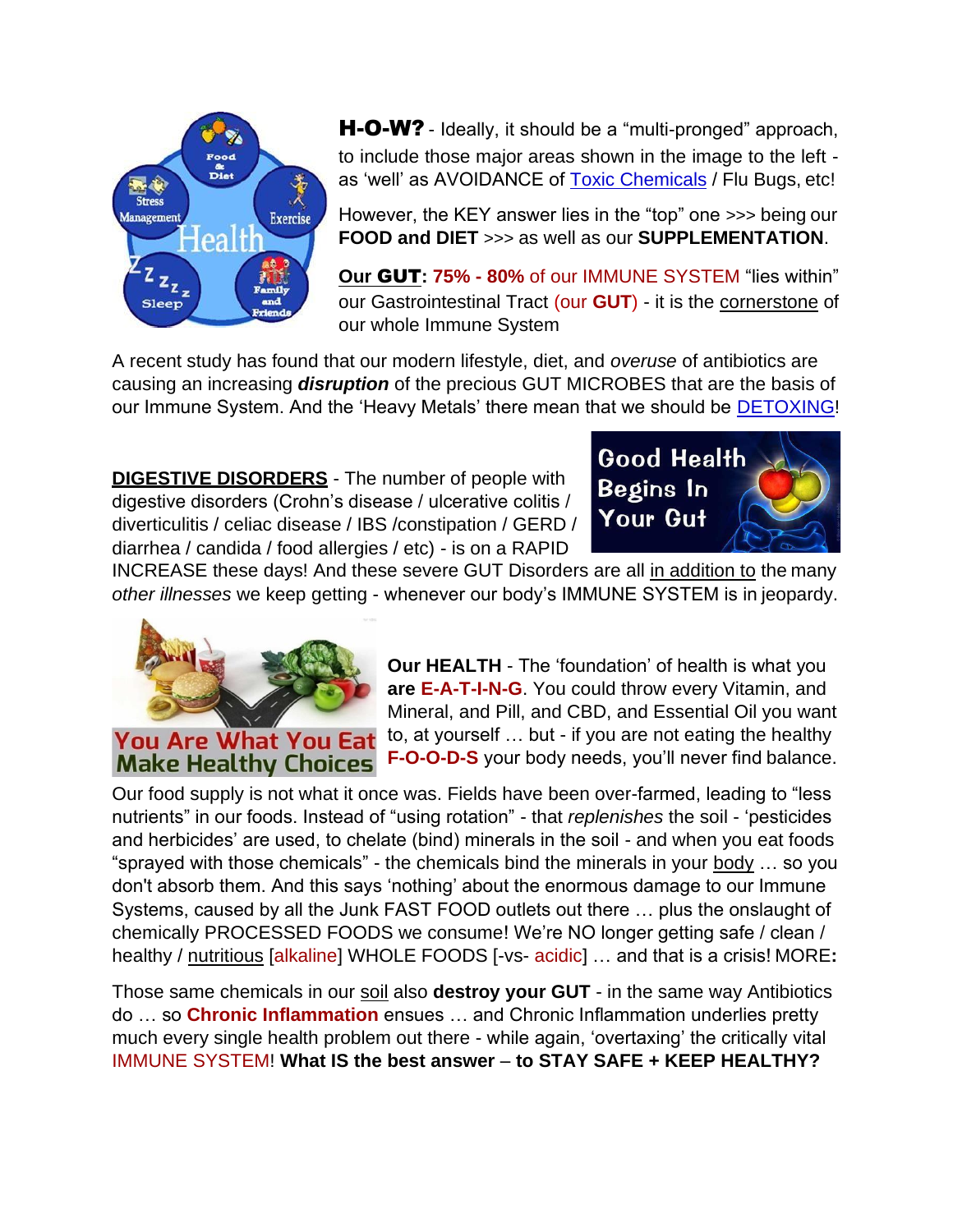

### the importance of nutritional supplementation

Most bodies are malnourished in spite of a "good" diet.

#### For one thing >>> SUPPLEMENTATION >>> But ONLY With

#### Clean / Green / Organic, Healthy / Fully TESTED NUTRITION!

YES, this means SUPPLEMENTING with **"real F-O-O-D"** Nutrition - WHOLE FOOD that is ORGANIC - and relentlesstly TESTED - and is PLANT BASED. Period. Period.

#### **NOT** *'SYNTHETIC'* **MAN-MADE Vitamin & Mineral** *CHEMICALS* **>>>>> Produced in a LABORATORY!**

Vitamins - Vitamins - Vitamins. Whether we get them from our daily diet - from the sunshine - or from store



bought capsules / liquids / pills - VITAMINS are extremely vital to our health - and to the proper functioning of our bodies … they assist in "supporting" our IMMUNE SYSTEMS.

VITAMIN & MINERAL DEFICIENCIES lead to a wide range of concerns, spanning from anorexia, to obesity / organ malfunction / confusion / depression / fatigue / etc.

However, whether or not your vitamins are HURTING you is another story. What people are not aware of is >>> all vitamins are NOT created equal >>> the vast majority (**90%!**) are actually **SYNTHETIC** … and they provide little value (i.e. Ascorbic Acid – as VIT-C).



Vitamin and Mineral Supplements that are manufactured "synthetically" - with CHEMICALS (again, "**90%**") - do not come straight from their NATURAL sources ... as they are made to MIMIC the way natural vitamins act in our bodies.

Natural vitamins are derived directly from WHOLE FOOD, PLANT material only, which DO contain ALL the nutrients they are "not" produced in some 'laboratory' TEST TUBE.

In fact, the [Organic Consumers Association](https://www.organicconsumers.org/about-oca) emphasizes these ISOLATED (Synthetic) vitamins cannot be used, or even "recognized" by, the body - in the same way as the Natural (Whole Food, Plant-Based, **ORGANIC**) version does (and - after taking them, they simply get excreted - as "expensive urine")! So YES … there **IS** a better way!